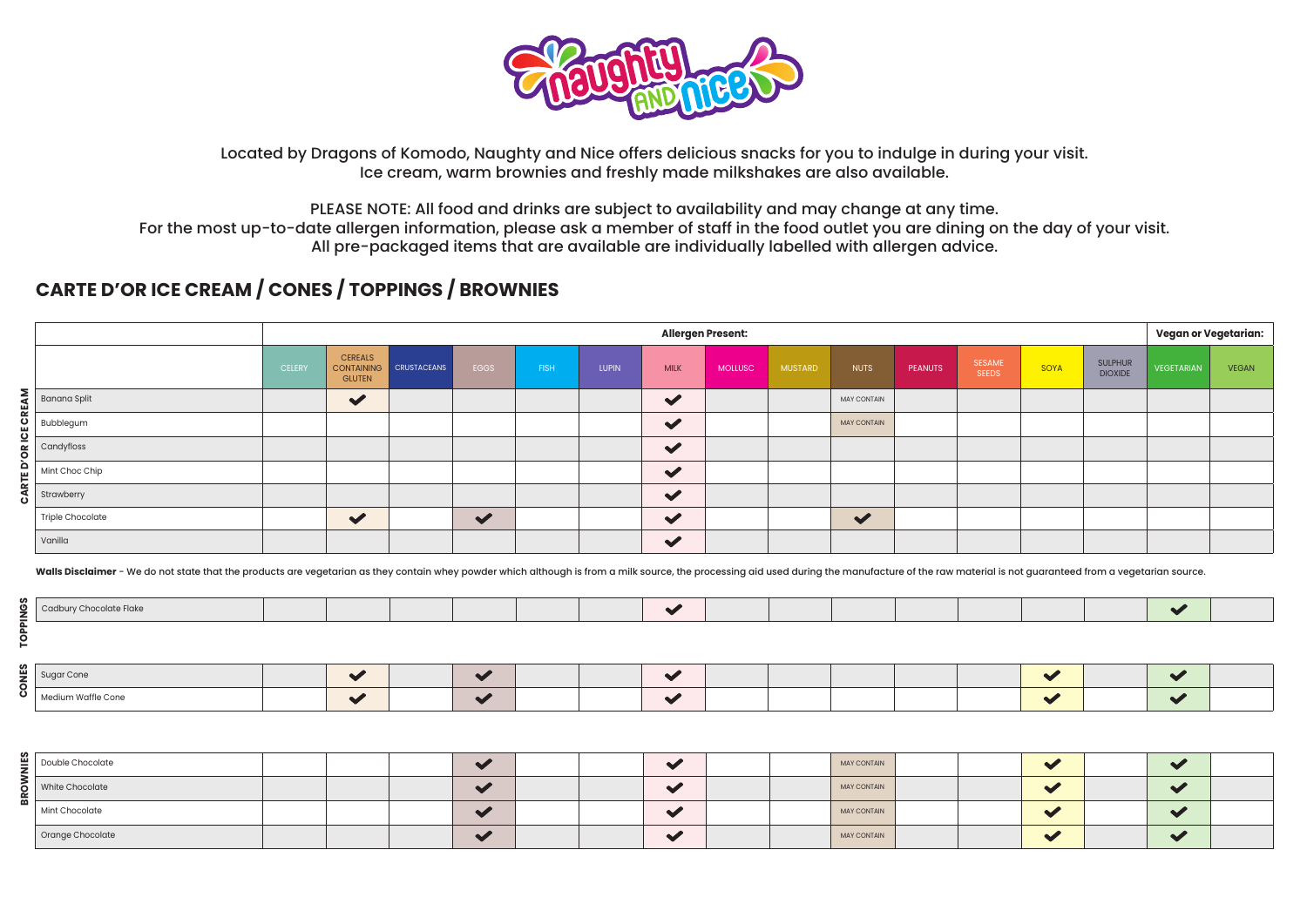## **SLUSH / COLD DRINKS / ANIMAL SHAKES**

|                    |                                                                                                                   | <b>Allergen Present:</b> |                                                      |                    |                      |             |              |                      |                |                |              |                |                               |              |                                  | <b>Vegan or Vegetarian:</b> |                      |
|--------------------|-------------------------------------------------------------------------------------------------------------------|--------------------------|------------------------------------------------------|--------------------|----------------------|-------------|--------------|----------------------|----------------|----------------|--------------|----------------|-------------------------------|--------------|----------------------------------|-----------------------------|----------------------|
|                    |                                                                                                                   | <b>CELERY</b>            | <b>CEREALS</b><br><b>CONTAINING</b><br><b>GLUTEN</b> | <b>CRUSTACEANS</b> | EGGS                 | <b>FISH</b> | <b>LUPIN</b> | <b>MILK</b>          | <b>MOLLUSC</b> | <b>MUSTARD</b> | <b>NUTS</b>  | <b>PEANUTS</b> | <b>SESAME</b><br><b>SEEDS</b> | SOYA         | <b>SULPHUR</b><br><b>DIOXIDE</b> | <b>VEGETARIAN</b>           | <b>VEGAN</b>         |
| <b>HSN1S</b>       | Lemon                                                                                                             |                          |                                                      |                    |                      |             |              |                      |                |                |              |                |                               |              |                                  | $\checkmark$                | $\checkmark$         |
|                    | Orange                                                                                                            |                          |                                                      |                    |                      |             |              |                      |                |                |              |                |                               |              |                                  | $\blacktriangledown$        | $\checkmark$         |
|                    | Strawberry                                                                                                        |                          |                                                      |                    |                      |             |              |                      |                |                |              |                |                               |              |                                  | $\blacktriangledown$        | $\checkmark$         |
|                    | Coke, Diet Coke, Coke Zero, Fanta, Sprite                                                                         |                          |                                                      |                    |                      |             |              |                      |                |                |              |                |                               |              |                                  | $\checkmark$                | $\checkmark$         |
| <b>COLD DRINKS</b> | Apple Or Orange Juice                                                                                             |                          |                                                      |                    |                      |             |              |                      |                |                |              |                |                               |              |                                  | $\checkmark$                | $\checkmark$         |
|                    | Water                                                                                                             |                          |                                                      |                    |                      |             |              |                      |                |                |              |                |                               |              |                                  | $\checkmark$                | $\checkmark$         |
|                    | Ribena                                                                                                            |                          |                                                      |                    |                      |             |              |                      |                |                |              |                |                               |              |                                  | $\blacktriangledown$        | $\checkmark$         |
|                    | Capri-Sun                                                                                                         |                          |                                                      |                    |                      |             |              |                      |                |                |              |                |                               |              |                                  | $\blacktriangledown$        | $\checkmark$         |
|                    | <b>Iced Latte</b>                                                                                                 |                          |                                                      |                    |                      |             |              | $\checkmark$         |                |                |              |                |                               |              |                                  | $\blacktriangledown$        |                      |
|                    | Iced Latte with SOYA Milk                                                                                         |                          |                                                      |                    |                      |             |              |                      |                |                |              |                |                               | $\checkmark$ |                                  | $\blacktriangledown$        | $\blacktriangledown$ |
|                    | Iced Latte with OAT Milk                                                                                          |                          |                                                      | $\checkmark$       |                      |             |              |                      |                |                |              |                |                               |              |                                  | $\blacktriangledown$        | $\checkmark$         |
|                    | Iced Mocha                                                                                                        |                          |                                                      |                    |                      |             |              | $\blacktriangledown$ |                |                |              |                |                               |              |                                  | $\blacktriangledown$        |                      |
|                    | Iced Mocha with SOYA Milk                                                                                         |                          |                                                      |                    |                      |             |              |                      |                |                |              |                |                               | $\checkmark$ |                                  | $\blacktriangledown$        | $\checkmark$         |
|                    | Iced Mocha with OAT Milk                                                                                          |                          |                                                      | $\checkmark$       |                      |             |              |                      |                |                |              |                |                               |              |                                  | $\checkmark$                | $\checkmark$         |
|                    | Iced Americano                                                                                                    |                          |                                                      |                    |                      |             |              |                      |                |                |              |                |                               |              |                                  | $\blacktriangledown$        | $\checkmark$         |
|                    | Caramel Frappe                                                                                                    |                          |                                                      |                    |                      |             |              | $\checkmark$         |                |                |              |                |                               |              |                                  | $\blacktriangledown$        |                      |
|                    | Chocolate and Hazelnut Frappe                                                                                     |                          |                                                      |                    |                      |             |              | $\checkmark$         |                |                |              |                |                               |              |                                  | $\checkmark$                |                      |
|                    | Strawberries and Cream Frappe                                                                                     |                          |                                                      |                    |                      |             |              | $\checkmark$         |                |                |              |                |                               |              |                                  | $\checkmark$                |                      |
|                    | Strawberry / Chocolate and Hazelnut Frappe with<br>SOYA Milk                                                      |                          |                                                      |                    |                      |             |              |                      |                |                |              |                |                               | $\checkmark$ |                                  | $\checkmark$                | $\checkmark$         |
|                    | Caramel Frappe with SOYA milk and without caramel<br>sauce                                                        |                          |                                                      |                    |                      |             |              |                      |                |                |              |                |                               | $\checkmark$ |                                  | $\checkmark$                | $\checkmark$         |
|                    | Strawberry / Chocolate and Hazelnut Frappe with<br>OAT Milk                                                       |                          | $\checkmark$                                         |                    |                      |             |              |                      |                |                |              |                |                               |              |                                  | $\checkmark$                | $\checkmark$         |
|                    | Caramel Frappe with OAT milk and without caramel<br>sauce                                                         |                          | $\checkmark$                                         |                    |                      |             |              |                      |                |                |              |                |                               |              |                                  | $\checkmark$                | $\blacktriangledown$ |
| ഗ                  | <b>TUMBA Animal Shake</b><br>(Maltesers, Triple choclate Carte D'Or, Milk, Cream<br>and Chocolate Sauce)          |                          | $\checkmark$                                         |                    | $\blacktriangledown$ |             |              | $\checkmark$         |                |                | $\checkmark$ |                |                               | $\checkmark$ |                                  |                             |                      |
|                    | <b>TAYO Animal Shake</b><br>(Kinder Bueno, Cadbury Flake, Vanilla Carte D'Or, Milk,<br>Cream and Chocolate Sauce) |                          | $\blacktriangledown$                                 |                    |                      |             |              | $\blacktriangledown$ |                |                | $\checkmark$ |                |                               | $\checkmark$ |                                  |                             |                      |